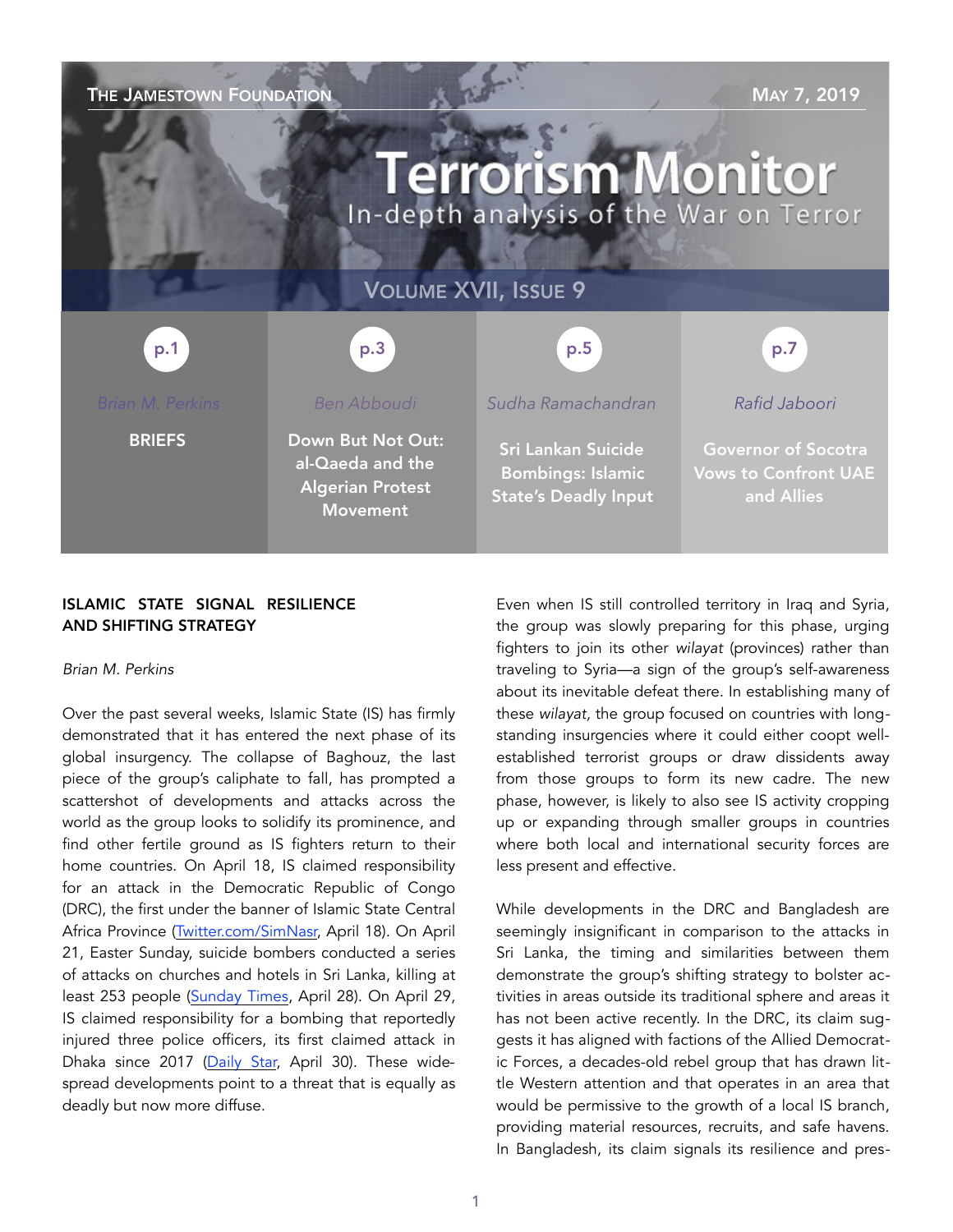ence despite a harsh government crackdown on militant groups since 2016. Although the culprits were likely members of a local militant group, such as the Neo-JMB, it is a reminder of its influence and its potential for facilitating further attacks. It is also in line with the implicit goal of expanding in South Asia. In Sri Lanka, it proved it could inspire, advise, train, and organize a little-known jihadist group with no significant operational credentials to facilitate one of the most complex and deadly terrorist attacks since 9/11.

Moving forward, IS is likely to use its core commanders and external operations wing to empower little known groups that largely operate under the radar to conduct spectacular, unexpected attacks on soft targets. The locations the group will focus on with this strategy are likely to be those in which there is not a large enough pool of recruits or are too geographically isolated to elevate them to the status of their own *wilayat* under a more unified command. This strategy would allow IS to avoid the scrutiny that comes with formally announcing its presence or accepting pledges of allegiance, instead operating underground and facilitating attacks conducted by smaller local groups. Spectacular and seemingly spontaneous attacks such as the one in Sri Lanka typically lead to an immediate tightening of security and a convergence of both local and international intelligence efforts, which is not conducive to the growth of a new IS group, particularly in comparison to the countries where IS has established a formal *wilayat*. Using this strategy, IS can preserve its core, expand its influence to orchestrate attacks, and cut bait rather than expending the effort and resources to foster a full-fledged *wilayat*. Meanwhile, the group will continue to detach itself from its former base in Syria while promoting and expanding its more developed *wilayat* in Africa and Afghanistan, all of which are environments more conducive to expansion and locations where large-scale attacks do not grab the same attention as places not beset by violence and longstanding insurgencies.

*Brian M. Perkins is the Editor of Terrorism Monitor* 

# SOMALIA: DESPITE INTERNAL STRUGGLES, AL-SHABAAB REMAINS POTENT

## *Brian M. Perkins*

Al-Shabaab is facing a tumultuous time within its ranks but the group's activities over the past month demonstrate that, even when fractured, it remains a potent force in Somalia and Kenya. Over the past several months al-Shabaab has experienced a series of deaths and defections among its leadership. Most notably, al-Shabaab's director of operations in Kenya, Ahmad Imam Ali, was killed during a March 22 airstrike in Middle Juba's Bu'aale town (Daily Nation, April 8; see [MLM,](https://jamestown.org/program/post-mortem-analysis-key-kenyan-al-shabaab-commander-shaykh-iman-ali-killed-in-airs) May 1). Meanwhile, the group has seen a number of defections to the Kenyan and Somali governments as well as to the local branch of Islamic State (IS). The fierce rivalry with IS has been building over the past year, and al-Shabaab leaders have grown increasingly paranoid about IS defectors and spies within its ranks and has subsequently executed a notable number of its fighters as well as civilians operating near its bases.

The United States has also ramped up its efforts to combat al-Shabaab over the past year, with the number of airstrikes escalating significantly. U.S. President Donald Trump also signed an executive order on April 10 extending the national emergency regarding Somalia for another year to allow a small group of U.S. Special Operations forces to continue training an elite unit of the Somali National Army ([WhiteHouse.gov,](https://www.whitehouse.gov/briefings-statements/message-congress-continuation-national-emergency-respect-somalia/) April 10).

Despite the internal divisions and jockeying to replace lost leaders, al-Shabaab has still managed to conduct dozens of noteworthy attacks across Somalia and Kenya over the past month and was also reportedly plotting an attack in the capital of Ethiopia, Addis Ababa (New Business Ethiopia, April 14). The group has conducted two separate attacks on Ugandan forces in Lower Shabelle—the first on April 27 in Amareeso and the second on April 29 in Barawe. On April 28, the group claimed responsibility for a bombing that targeted a Kenyan military convoy in the Daba Siti area of Mandera, its first claimed operation in Kenya in two months ([Mareeg,](https://mareeg.co) April 28). Additionally, al-Shabaab is reportedly responsible for kidnapping two Cuban doctors and killing their police escort in Mandera County on April 12 ([The Star,](https://www.the-star.c) April 13).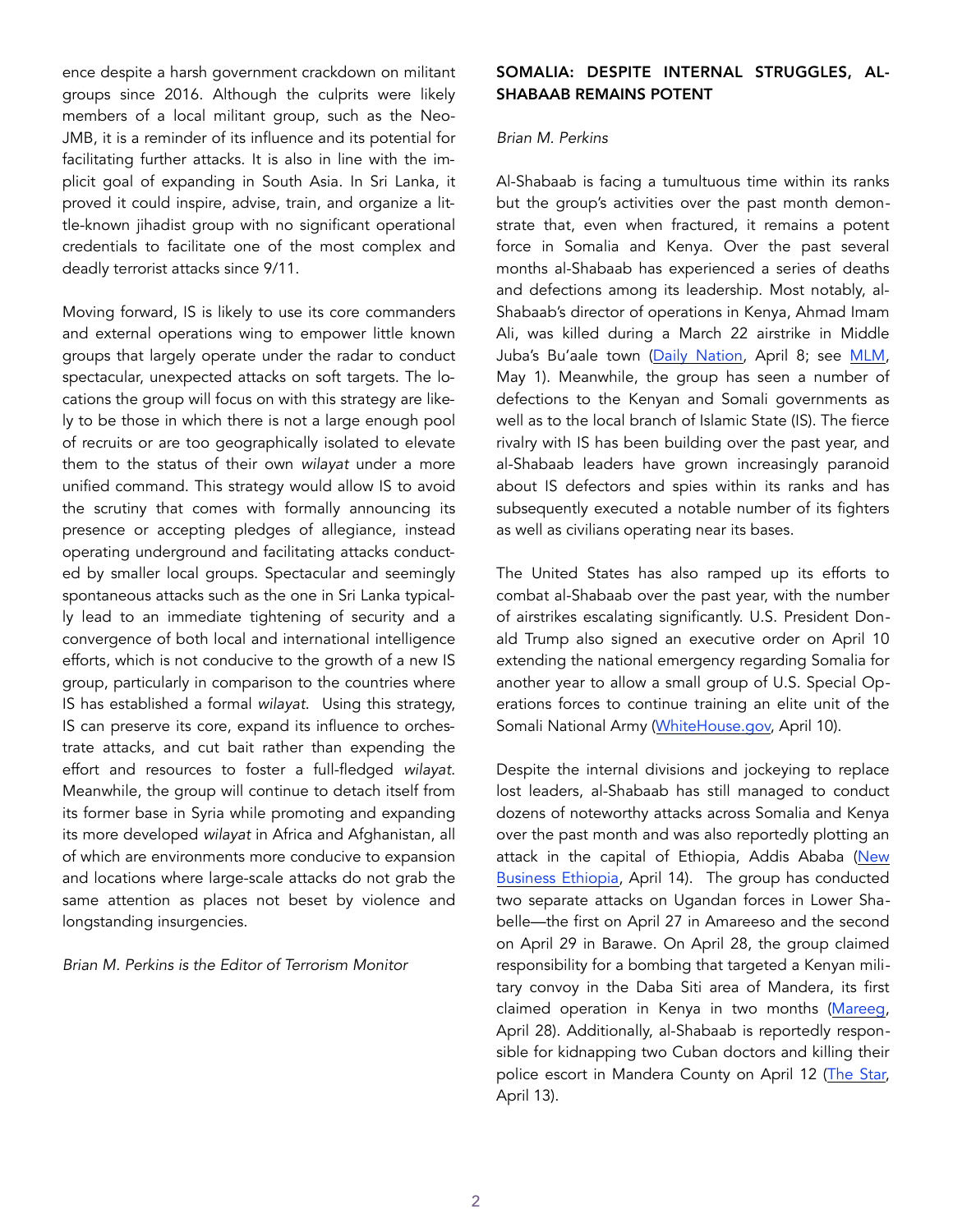Al-Shabaab is facing increased pressure from local and international forces, competition from IS, and increased factionalization, but the breadth of its operations over the past several months indicate that it remains highly capable of conducting attacks on soft and hard targets within and outside of Somalia. It is unclear if and when the leadership struggles and fracturing ranks will start to weigh on the group, but for now, it appears that it is still capable of operating, even if it is doing so through rival factions that are no longer as closely coordinated. The internal struggles the group is facing, however, do provide an opening that local and international forces should seek to further exploit by encouraging further defections and isolating its leaders.

#### *Brian M. Perkins is the Editor of Terrorism Monitor*

# Down But Not Out: al-Qaeda and the Algerian Protest Movement

## *Ben Abboudi*

When President Abdelaziz Bouteflika's decision to run for a fifth term as president sparked large-scale countrywide demonstrations, al-Qaeda in the Islamic Maghreb (AQIM) saw an opportunity to exploit the sudden political instability ([Le Point,](https://www.lepoint.fr/afrique/manifestations-du-22-fevrier-pourquoi-les-alger) February 25). The group expressed its support for the demonstrations in a statement by Abu Ubaydah Yusuf al-Anabi, a leading AQIM figure, labeled *["Algeria and the Exit From the](http://www.jihadi.jp/uploads/20190310AQIM.pdf)  [Dark Tunnel"](http://www.jihadi.jp/uploads/20190310AQIM.pdf)* on March 9 ([Jihadology,](https://jihadology.net/2019/03/10/new-video-message-from-al-qaidah-in-the-islamic-maghribs-shaykh-abu-ubaydah-yusuf-al-anabi-alg) March 10).

He said that the "decisive uprising has pleased (us)" and criticized the country's socio-economic conditions while calling for the implementation of strict Sharia (Islamic law). This was followed by another show of support by al-Anabi on April 4 on Telegram following Bouteflika's resignation. An analysis of closed source intelligence indicates that on April 12, al-Qaeda's central media group al-Sahab released a statement offering support for the ongoing "struggle" of protesters in the Middle East, with specific references made to Algeria [\(Jihadolo](https://jihadology.net/2019/04/18/new-statement-from-al-qaidahs-general-command-support-and-rationalization-to-our-people-in-algeria-sudan-tunisia-liby)[gy,](https://jihadology.net/2019/04/18/new-statement-from-al-qaidahs-general-command-support-and-rationalization-to-our-people-in-algeria-sudan-tunisia-liby) April 19).

AQIM's attempt to manipulate the movement was a failure. Algerian military forces have significantly degraded the group's capabilities over recent years. The country was subject to a vicious civil war between 1991 and 2002 that was triggered by the election of an Islamist party. The military rejected these results and forced parliament to dissolve, sparking a prolonged period of brutal violence. A multitude of Algerian Islamists who sought to topple the government in the civil war eventually pledged allegiance to al-Qaeda. They formally joined the group in 2007 before changing its name to AQIM.

However, a spate of large-scale bombings, as well as a large-scale assault on the In Amenas gas facility, triggered a brutal military crackdown. This included targeting the group's leadership, such as Abu Rouaha al-Qassantini, one of the group's key propagandists (Middle [East Eye,](https://www.middleeasteye.net/news/analysis-slow-death-al-qaeda-algeria) February 1, 2018). Concerted military opera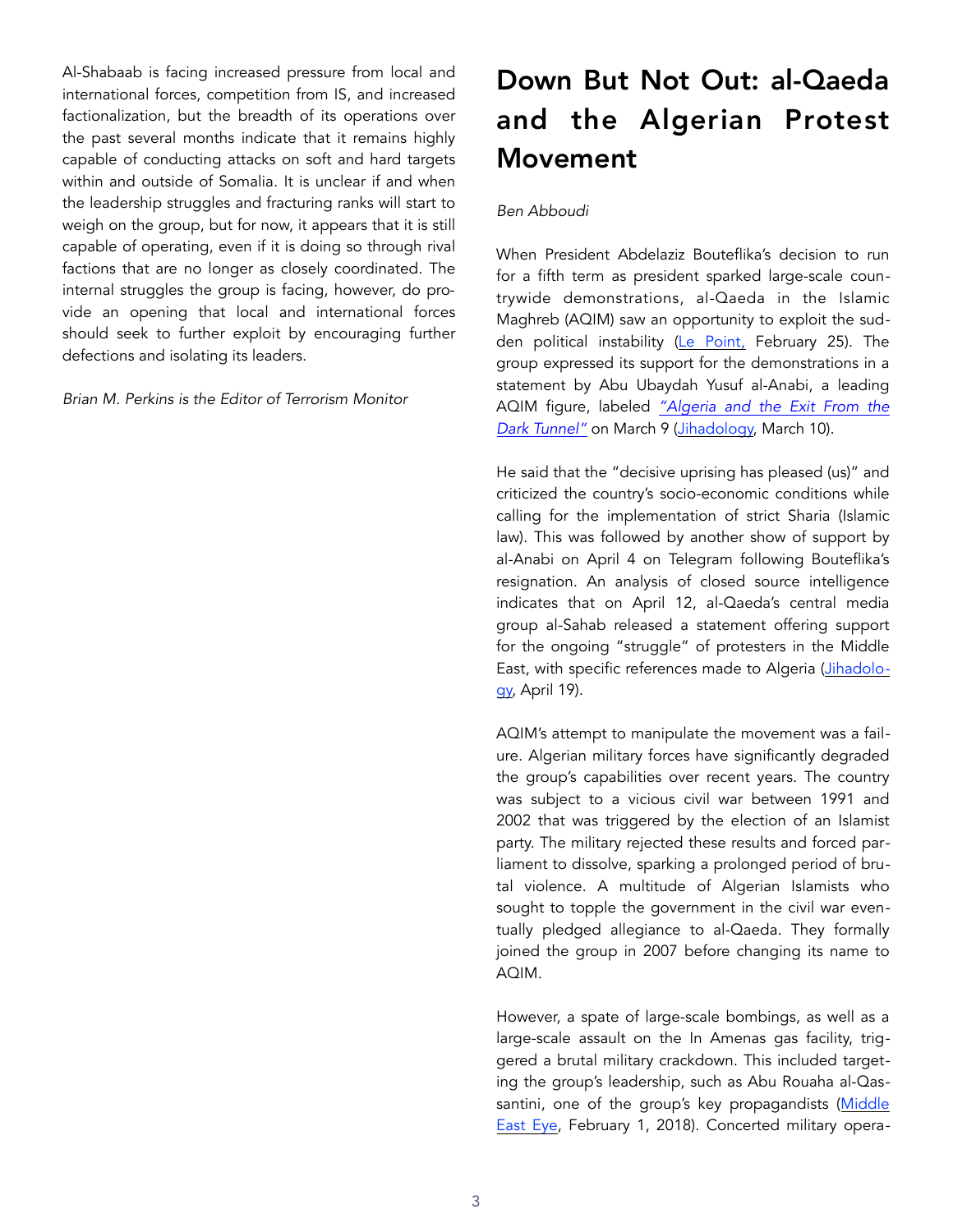tions have, to date, significantly depleted the group's operational capabilities.

## AQIM's Algeria Defeat

The group is largely confined to mountainous areas in the northeast, in regions bordering Tunisia, and to limited cells operating in the country's far south. It has limited access to the manpower and resources utilized by Jama'at Nasr al-Islam wal Muslimin (JNIM), which comprises large amounts of former AQIM members. JNIM has sowed insecurity by carrying out acts of violence against local communities and United Nations peacekeeping forces [\(Asharq Al-Awsat,](https://aawsat.com/english/home/article/1584641/security-report-reveals-surge-terrorist-attacks-africa%E2%80%99s-sahel) February 10). Despite being significantly weakened in Algeria, the country is still an attractive target for AQIM; it is the largest country in Africa and is the group's birthplace.

Algeria's stability and high-profile gas industry also make it an attractive prospect, as a successful attack would have a higher profile than attacks in countries such as Chad, Mali, or Niger. AQIM was not able to carry out a single suicide bombing against an urban center in 2018; the first year without a suicide bombing in over 20 years ([Middle East Monitor,](https://www.middleeastmonitor.com/20190111-algeria-suffers-no-terrorist-bombings-in-2018-first-time-in-26-years/) January 11). This has largely been due to a significant bolstering of Algeria's counterterrorism capabilities, aided by advanced technology funded by European and American partners who have a vested interest in ensuring Algerian stability. This is to avoid further refugee influxes into southern Europe and to ensure Algeria's LNG industry remains unaffected.

In addition to high tech night-vision capabilities and unmanned aerial vehicles (UAVs), the Algerian army has a plethora of advanced Russian arms and now has at least one U.S.-manufactured AN/TPS-78 long-range air surveillance radar in its arsenal, which can detect different targets in challenging environmental conditions [\(De](https://defence-blog.com/army/us-made-long-range-surveillance-radar-s)[fence Blog](https://defence-blog.com/army/us-made-long-range-surveillance-radar-s), February 6; see [EDM,](https://jamestown.org/program/defense-or-domination-building-algerian-power-with-russian-arms/) September 5, 2018). The country's borders have been largely secured; the attack against the In Amenas Tigantourine gas facility in eastern Algeria in 2013 served as a wakeup call that militants were crossing borders with relative freedom.

#### Conclusion

Commonalities exist between Algeria and other regional countries. Islamist militants capitalized on a power vacuum in Libya and now carry out attacks against hard infrastructure on a monthly basis. Islamist groups in Egypt gained greater operational freedom when the country was engulfed in political crises from 2011-2013. Even Tunisia, which is the only so-called "Arab Spring" success story, has had to tackle an embedded militant presence in its border areas (see [TM,](https://jamestown.org/program/the-terrorist-threat-in-tunisia-from-the-borders-to-the-cities/) March 1).

The Algerian military will remain powerful in Bouteflika's absence and will not want to cede power to a democratically-elected government. Despite a significant decrease in its capabilities, AQIM is biding its time in the background in anticipation of being able to capitalize on the collapse of political stability. Even though elections are set for July, there is no clear sign that protests will abate or that polls will be free and fair.

Whoever takes control in Algeria will have to deal with a struggling economy, the sustained threat of militancy in Tunisia and Libya's border areas, and an increase in propaganda efforts aimed at disaffected youths. While AQIM has not yet shown the capability to infiltrate this protest movement, the group and their affiliates have shown their ability in the past to capitalize on power vacuums, meaning that the Algeria protest movement is not out of the woods yet.

*Ben Abboudi is the Middle East and North Africa Threat Analyst at Healix International. He has lived and studied in the Middle East and has gained expertise in his professional career in security, political and operational risks affecting countries in the MENA region. Ben has experience working at thinks tanks covering terrorist activity across the UK and Middle East.*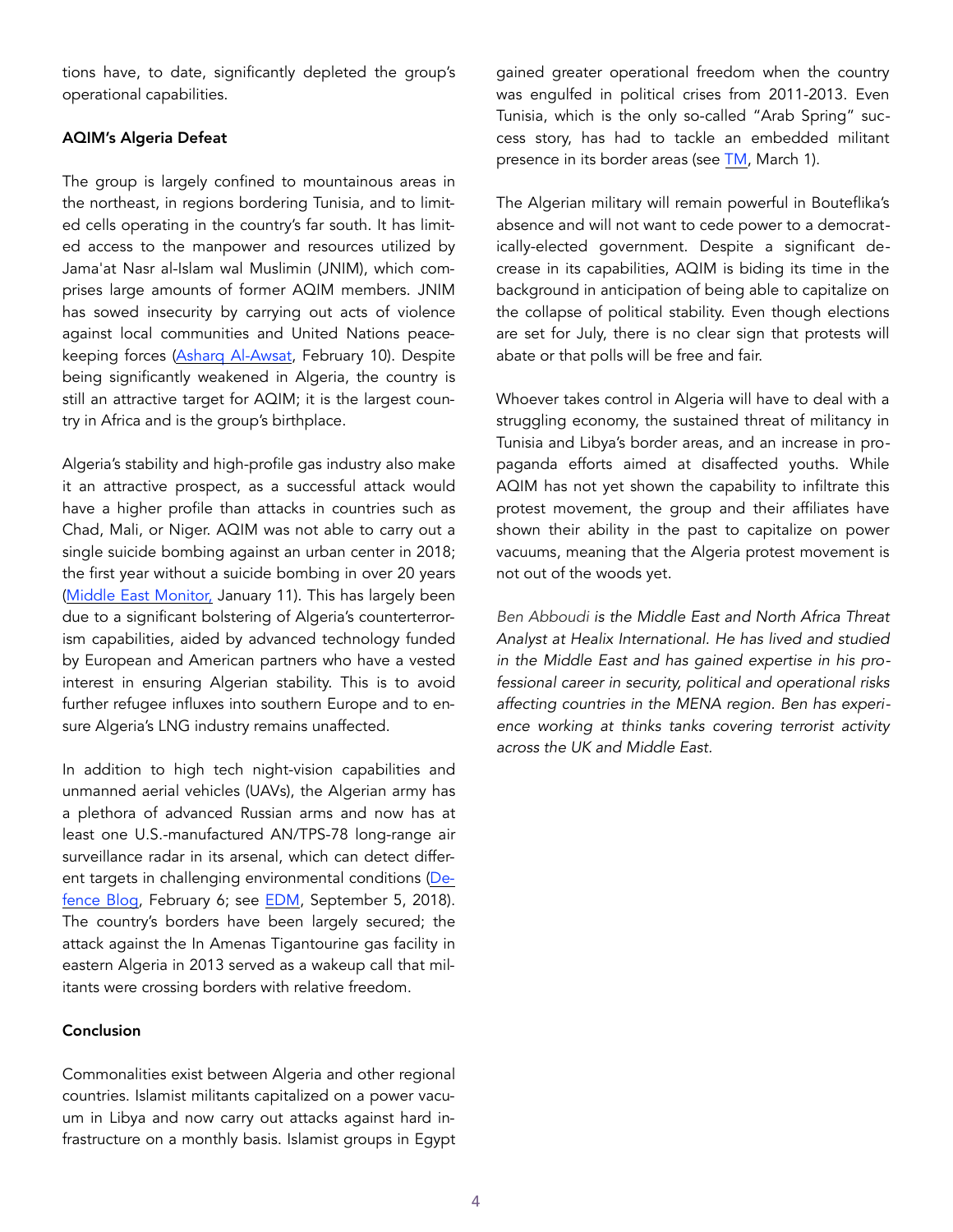# Sri Lankan Suicide Bombings: Islamic State's Deadly Input

# *Sudha Ramachandran*

On April 21, multiple suicide attacks on churches and high-end hotels in Sri Lanka killed 253 people, including 40 foreigners, and injured at least 500 others (Sunday [Times](http://www.sundaytimes.lk/190428/news/health-services-chief-clarifies-discrepancy-regarding-death-toll-figures-347253.html), April 28). The suicide bombings, which are among the deadliest terrorist attacks in the world since the September 11 attacks in the United States, have drawn attention to the Islamic State (IS) group's links with local radicals in the island.

A day after the attacks, the Sri Lankan government spokesman said that a little-known local Islamist group, the National Thowheeth Jama'ath (NTJ), had carried out the suicide bombings. But the NTJ was not acting alone, he said, adding that the government would investigate whether the group had "international support" (Ceylon [Today,](http://ww) April 22).

The Easter Sunday suicide bombings were complex and displayed a high-level of co-ordination. They required resources and expertise beyond the capability of the NTJ, an outfit that until recently was known for its inflammatory rhetoric and vandalism of Buddhist statues rather than serial suicide bombings [\(New Indian Express,](http://www.newindianexpress.com/world/2019/apr/22/sri-lanka-blasts-why-is-national-thowheed-jamath-under-the-) April 22). Ongoing investigations indicate that IS supported local Islamist radicals in the attacks. While the NTJ and another little-known Sri Lanka-based Islamist group, Jammiyathul Millathu Ibrahim (JMI) "provided the manpower, the Islamic State's input included ideological inspiration, expertise in bomb-making, and perhaps even resources," a senior Sri Lankan police official told *Terrorism Monitor*. [1]

# Islamic State Claims Responsibility

IS claimed responsibility for the attacks two days later. In a statement published by its official news agency, Amaq, it said the attackers are "fighters from the Islamic State" [\(Sunday Times](http://www.sundaytimes.lk/article/1085323/islamic-state-claims-responsibility-for-sri-lanka-bombings-reuters), April 23). A video was also circulated showing eight people, purportedly the Sri Lankan suicide bombers pledging allegiance to IS leader Abu Bakr al-Baghdadi. All but one of the bombers has their face covered. The unmasked individual has been identified as Zahran Hashim, the leader of the NTJ, who carried out the attack on the Shangri-La hotel in Colombo ([The Hindu,](https://www.thehindu.com/news/international/radical-cleric-hashim-linked-to-blasts/article26935785.ece) April 25). IS has since identified three more people who blew themselves up during a police raid a week later in Ampara in eastern Sri Lanka ([Daily Mirror,](http://www.dailymirror.lk/breaking_news/IS-says-its-fighters-behind-police-clashes-in-Sri-Lanka/108-166080) April 28).

Subsequently, IS clarified the motivation behind the serial attacks. In a propaganda video released on August 29, al-Baghdadi can be heard describing the attacks in Sri Lanka as "vengeance" for its fighters, who were killed defending Baghouz in Syria ([Daily Mirror,](http://www.dailymirror.lk/breaking_news/IS-chief-speaks-on-video--praises-SL-suicide-bombers/108-166182) April 30).

# Rising Radicalism

The Sri Lankan suicide bombings came just weeks after the fall of Baghouz. Having lost all its territory, IS was perhaps keen to signal that it remains a potent group. Sri Lanka was a suitable target in this regard. Since the end of the civil war in 2009, Colombo had lowered its guard against terrorist attacks. Further, many Westerners come to the island as tourists, and Sri Lanka has a sizeable Christian population. These factors provided the bombers with soft targets. Importantly, Islamic radicalism was growing in the island, providing IS with footsoldiers to carry out the attacks.

As in other parts of the world, Muslims in Sri Lanka have been caught in the vortex of radicalism. Wahhabism, a conservative strain of Islam practiced in Saudi Arabia and traditionally alien to South Asian Muslims, has been making inroads into the Sri Lankan Muslim community in recent decades [\(Himal Southasian,](https://himalmag.com/easter-sunday-blasts-sri-lanka-april-2019-tisaranee-gunasekara/) April 26). The Saudis have provided scores of Sri Lankan Muslims with scholarships to study in Saudi universities. These students returned home to preach Wahhabi-Salafist teachings, enabling it to take root in the island [\(Colombo Tele](https://www.colombotelegraph.com/index)[graph,](https://www.colombotelegraph.com/index) March 27, 2013).

Post-9/11, radical Sri Lankan Muslims became more assertive and more willing to use violence. However, their targets were not the island's Buddhists, Hindus, or Christians, but Sufis and moderates within the Muslim community ([Himal Southasian,](https://himalmag.com/easter-sunday-blasts-sri-lanka-april-2019-tisaranee-gunasekara/) April 26). The homes and shrines of Sufis were attacked and Muslims engaging in "un-Islamic activity" such as gambling or drinking threatened ([Colombo Telegraph,](https://www.colombotelegraph.com/index.php/the-wahhabi-invasion-of-sri-lanka/) March 27, 2013). It was from this pool of radicals that Hashim and several others, who were drawn towards jihadist ideology, emerged. [2] Hashim is reported to have spent "substantial" time in south India. Among his Facebook followers were IS sympathizers who were planning to as-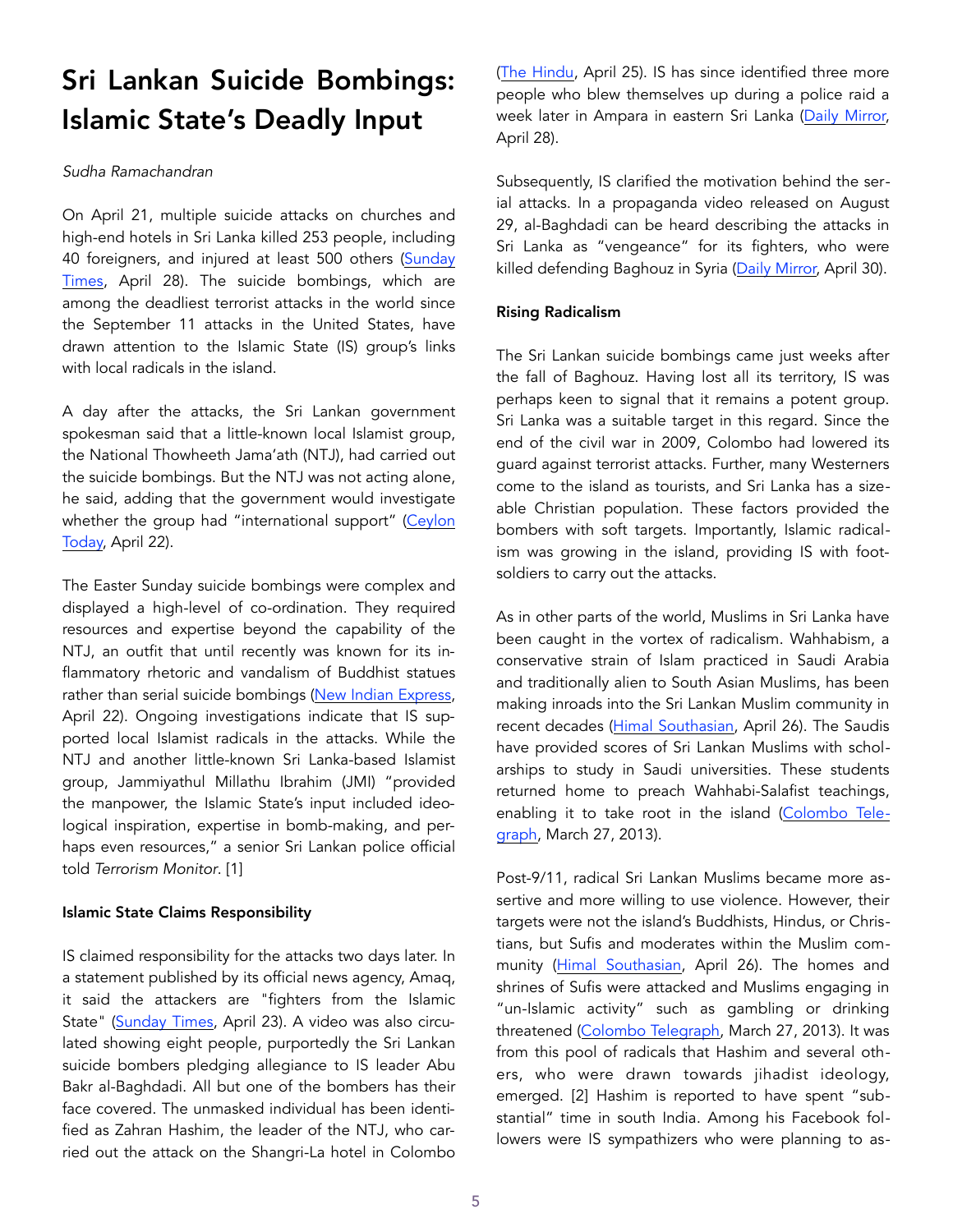sassinate political and religious leaders in India (The [Hindu,](https://www.thehindu.com/news/international/sri-lanka-easter-blasts-suspected-mastermind-zahran-hashim-spent-time-in-south-india-says-top-military-source/article26959549.ece) April 26).

#### Inroads

Radical Muslims from Sri Lanka were not drawn to al-Qaeda. Indeed, according to Ajai Sahni, Executive Director of the New Delhi-based Institute for Conflict Management, "there is no confirmed report of any Sri Lankan joining the al-Qaeda." "The al-Qaeda failed to make inroads in South Asian countries (except for Pakistan and Afghanistan," he said, and "Sri Lanka was no exception." [3]

However, IS was able to draw South Asians into its fold. A section of Sri Lankan Muslim youth was inspired by its ideology and achievements. Domestic developments in the island could have pushed Sri Lankan Muslim radicals to jihadism in recent years. Since 2011, Muslims have been attacked violently by Sinhalese-Buddhist extremists. While this violence may not have prompted the recent suicide bombings—if it had been the underlying trigger the bombers would have targeted Buddhist shrines, not churches—it could be a factor in Sri Lankan Muslims being more receptive to IS since 2014 than al-Qaeda in the previous decade. Indeed, the NTJ emerged in 2014, the same year that IS gained global prominence.

#### Joining the Jihad

Social media appears to have played a major role in Sri Lankan Muslims being drawn to volunteer as fighters. A Facebook group "Seylan Muslims in Shaam" (Sri Lankan Muslims in the Levant) urged Sri Lankans to join the jihad. In 2014, when al-Baghdadi called on Muslims to immigrate to the "caliphate," several Sri Lankans heeded his call. Among them was Mohamed Muhsin Sharfaz Nilam (a.k.a. Abu Shurayh al-Silani), who left the island in January 2015, along with his family of six children, his pregnant wife, and parents, to join the fighting in Syria. His "martyrdom" in a U.S.-led coalition airstrike in Raqqa in July that year was announced by another Sri Lankan jihadist and subsequently by *Dabiq*, IS' online magazine [\(Terrorism Monitor,](https://jamestown.org/program/islamic-states-sri-lankan-outreach/) December 2, 2015).

In 2016, Sri Lanka's Defense Secretary Karunasena Hettiarachchi said that 36 Muslims had gone to Syria to join the Islamic State [\(Daily News,](http://www.dailynews.lk/2016/01/05/local/army-monitoring-situation-lankan-muslims-joining) January 5, 2016). They came from four families that are well-connected and respected, Sri Lanka's Minister of Justice, Wijeyadasa Rajapakshe, told parliament ([Colombo Telegraph,](https://www.colombotelegraph.com/index.php/wijeyadasa-repeats-old-story-in-parliament-and-provokes-anti-muslim-campaign/) November 19, 2016). Several scores more joined them thereafter. While many may have died in the fighting there, others would have returned to the island when IS started losing territory. They would have "inspired, indoctrinated and trained others to become jihadists". [4] Investigations into the recent suicide bombings have determined that two of the suspects "are Islamic State returnees from Syria and Iraq." While "their exact role in planning and executing the suicide bombings remains unclear, Sri Lankan intelligence has established that the two men were Islamic State-trained." [5]

The intelligence wings of the Sri Lankan security forces have also found that Nizam, the first leader of JMI and a barrister in England, went to Syria in 2012 and was trained by IS. He subsequently returned home to Sri Lanka and took around 45 people to Syria for training. After training in Syria, these men "are believed to have returned to the island." JMI is "now reported to have 139 members" who "have been trained in making bombs. "Six of the suicide bombers" who carried out the recent attacks "were members of this organization." [6]

## **Conclusion**

The Easter Sunday bombings in Sri Lanka were possible because IS collaborated with local Islamic radicals of the NTJ and JMI. The latter two were able to transform themselves from rhetoric-spewing groups engaging in vandalism to deadly suicide bombers thanks to the expertise, resources and training provided by IS. While it was IS that enabled local Sri Lankan radicals to make the deadly transition, the process of transmission has not been a one-way street. As the example of Hashim shows, his incendiary rhetoric and other expertise could have inspired IS supporters in India and elsewhere.

*Dr. Sudha Ramachandran is an independent researcher and journalist based in Bangalore, India. She has written extensively on South Asian peace and conflict, political and security issues for The Diplomat, Asia Times and Jamestown Foundation's China Brief.* 

#### **Notes**

[1] Author's interview with a senior Colombo-based Sri Lankan police official, April 28.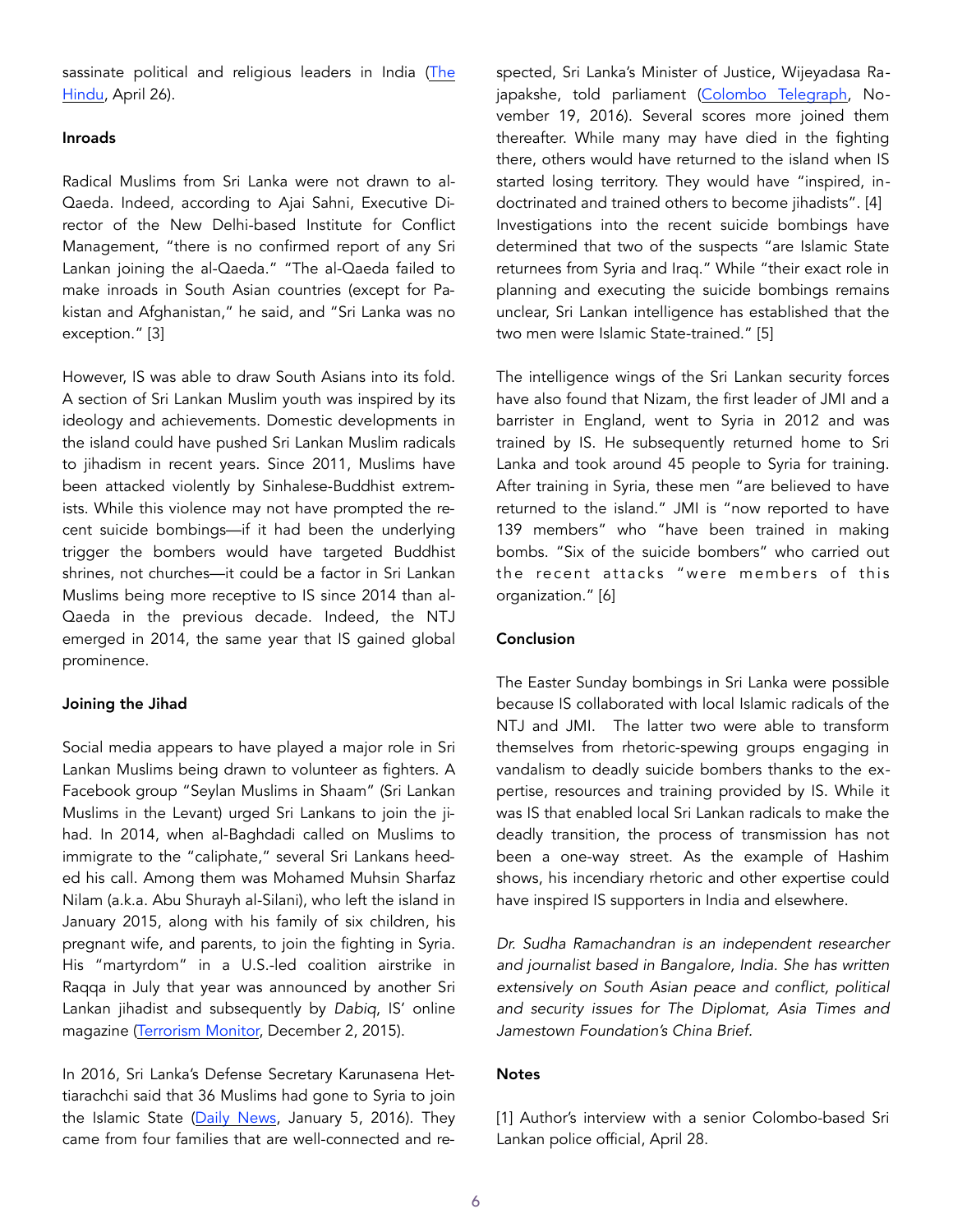[2] Ibid.

[3] Author's Interview with Ajai Sahni, counterterrorism expert and executive director of the New Delhi-based Institute for Conflict Management (April 29).

[4] Author's interview with a senior Colombo-based Sri Lankan police official, April 28.

[5] Author's Interview with Ajai Sahni, counterterrorism expert and executive director of the New Delhi-based Institute for Conflict Management (April 29).

[6] Ibid.

# Governor of Socotra Vows to Confront UAE Allies

# *Rafid Jaboori*

In April, the governor of the Yemeni governorate of Socotra, Ramzi Mahroos, announced his vehement rejection to the formation of any militias in Socotra. He vowed to work against any such move, stating that it would create divisions and more conflict between Yemenis. Despite official denial, the United Arab Emirates (UAE), which is a member of the Saudi-led coalition, supports the formation of local militias in Socotra. Local militias were formed in other southern Yemeni governorates by UAE-backed South Yemeni secessionists, which have gained more power during the war ([al-](https://almahrahpost.com/news/10602%22%20%5Cl%20%22.XMzInq2ZOqC)[Mahrah Post,](https://almahrahpost.com/news/10602%22%20%5Cl%20%22.XMzInq2ZOqC) April 29).

The UAE has also backed the most organized secessionist political group, the Southern Transitional Council (STC). [1] Although Socotra has not witnessed fighting during the Yemen war, it has been at the center of a different power struggle. Governor Mahroos's announcement indicates the most recent public clash between Yemeni officials and the UAE and its Yemeni allies over Socotra.

Yemeni President Abed Rabu Mansour Hadi invited the coalition to help his government resist and push back against the Houthi rebels in 2015. However, many in the Yemeni government and public were antagonized by UAE policies that aimed to dominate South Yemen in particular. In May 2017, President Hadi even stated that the UAE was acting like an occupying power in Yemen ([al-Mashhad,](http://www.salmashhad.com/news/16714) May 3, 2017).

Yemenis frequently raise concerns that the UAE wants to dominate shipping routes by controlling Aden and the Bab al-Mandab strait. In 2012, Yemen canceled a deal for the UAE-based port operator DP World to run Aden's port. [2] Corruption was given as a reason, but many in Yemen believe that the UAE wished to undermine Aden in order to prevent the city from emerging as a competitor to Dubai [\(al-Jazeera,](https://www.aljazeera.net/news/ebusiness/2012/8/25/%D8%A7%D9%84%D9%8A%D9%85%D9%86-%D9%8A%D9%84%D8%BA%D9%8A-%D8%A7%D8%AA%D9%81%D8%A7) August 8, 2012).

With the development of the Yemen war and the UAE's strong ties with southern secessionists, the city and port of Aden have come under the *de facto* control of the UAE. Controlling Socotra, which is an archipelago of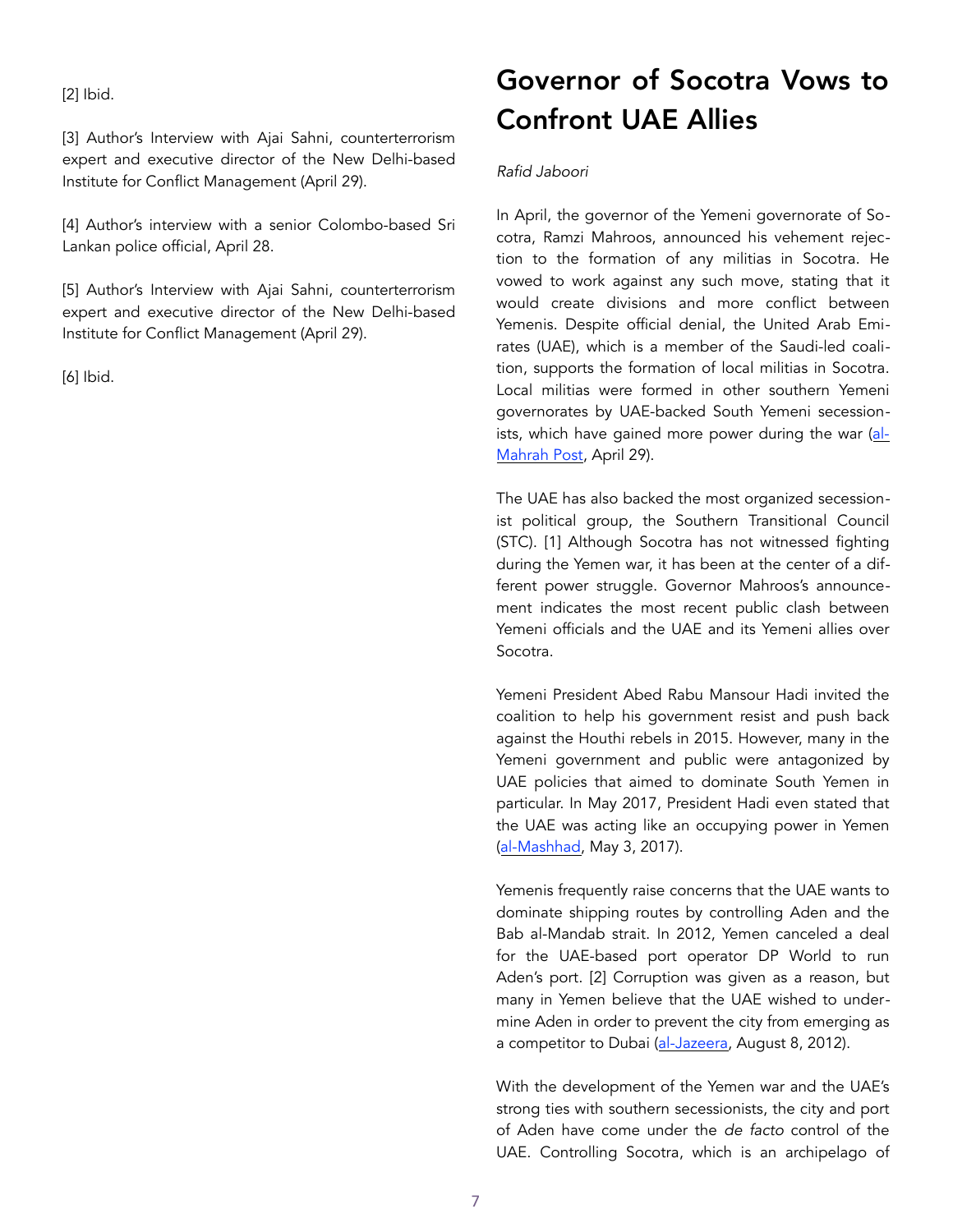four islands located 240 miles from the southern Yemen coastline and 150 miles off Somalia and the Horn of Africa, would provide further maritime superiority to the UAE. [3]

The main flashpoint in the course of the Yemeni-UAE struggle in Socotra took place in April 2018. During a visit by then Yemeni Prime Minister Ahmed Obeid Bin Daghar, dozens of UAE troops landed in the local airport in Socotra's capital Hadibo and the main port. Bin Daghar condemned the move and called for public opposition, which resulted in rallies that stressed that Socotra was part of Yemen in the face of perceived UAE efforts to annex the archipelago. The Yemeni government took the issue to the UN Security Council. The UAE had to back down and announced that it recognized Yemen's sovereignty in Socotra. Saudi troops were brought in through an ambiguous settlement that saw the end of the UAE's deployment ([Masrawy,](https://www.masrawy.com/news/ne) May 14, 2018).

UAE troops are still in Socotra, but they are operating less visibly under the coalition umbrella. Khalfan al-Mazroe, the UAE representative in Socotra, is believed to have control of the airport, the main port and many other positions in Socotra.

President Hadi is walking a fine line in his relations with the UAE. Hadi has had rocky relationships with previous governors of Socotra, who were willing to partner with the UAE. In June 2017, he expelled the governor of Socotra, along with two other governors in the mainland, in a move that aimed to curtail Emirati influence on local leaders in South Yemen (Makkah Newspaper, June 29, 2017).

While his strategy in Aden and Hadramawt largely failed —as the people he fired were instead further empowered and became more aligned to the UAE—he appears to be in a better position in Socotra with Governor Mahroos on his side. Unlike many parts of South Yemen, where secessionist groups are in control and secession flags are more apparent than the Yemeni flag, in Socotra Hadi seems to be consolidating his position as a unify-ing national symbol ([Makkah Newspaper](https://makkahne), May 7, 2018).

Governor Mahroos's recent statement against UAEbacked groups was not the first time he dealt with the issue. Last year he took a series of actions to abort a UAE-supported coup attempt ([al-Sharq](https://www.al-sharq.com/article/19/08/2018/%D9%85%D8%AD%D8%A7%D9%81%D8%B8-%D8%B3%D9%82%D8%B7%D8%B1%D9%89-%D9%8A%D8%B9%D9%81%D9%8A-%D9%82%D8%A7%D8%A6%D8%AF-%D8%A7%D9%84%D8%AA%D9%85%D8), August 19,

2018). However, there were expectations that relations would improve when he made a two-week visit to the UAE but that seems to have faded away.

The controversy about the UAE's goals in Socotra was renewed earlier this year. A video of the prominent Emirati historian Hamad al-Matrooshi promising Socotrans would be granted Emirati citizenship for their historical ties with the UAE, went viral. Families of the leaders of the UAE-backed Yemeni groups live in the UAE away from the hard life in Yemen. Buying the loyalty of the whole local population of Socotra will be a difficult and largely unrealistic way of annexing Socotra.

The UAE's policy to exert ultimate influence on Socotra is not only facing difficulties from Governor Mahroos. The UAE has also failed to win over key tribal leaders like Sheikh Abdullah Bin Afrar, whose family ruled the Sultanate of al-Mahra and Socotra for hundreds of years before the formation of the People's Democratic Republic of Yemen (PDRY). He has been increasingly vocal in his opposition to the UAE's policy in Socotra (al-Mahrah [Post,](https://almahrahpost.com/news/9909%22%20%5Cl%20%22.XMzPR62ZOqA) March 24). Bin Afrar and his family are no longer the rulers of Socotra, but his influence over the population is still significant, especially when it comes to deciding the fundamental question of remaining a part of Yemen or seceding from it.

#### **Conclusion**

Socotra is far from the heart of the Yemeni conflict, but a distinct power struggle has taken shape there. The Yemeni nationalist sentiment has been on the rise on the island in the face of the UAE's moves. However, if the situation in Yemen keeps deteriorating and the county disintegrates further, some Socotrans might eventually prefer to join the UAE. That scenario has the potential of starting a new chapter in the Yemen war—this time between nationalists and pro-UAE groups, while causing more regional disputes over the UAE's expansion.

The power struggle continues in Socotra with the possibility of escalation. The UAE seems to have abandoned the direct military deployment approach in favor of forming allied local militias. In other parts of South Yemen, similar militias eventually prevailed and became dominant. Governor Mahroos is defending his own position, and his allegiance to President Hadi seems unequivocal now despite previous rumors he called for joining the UAE.